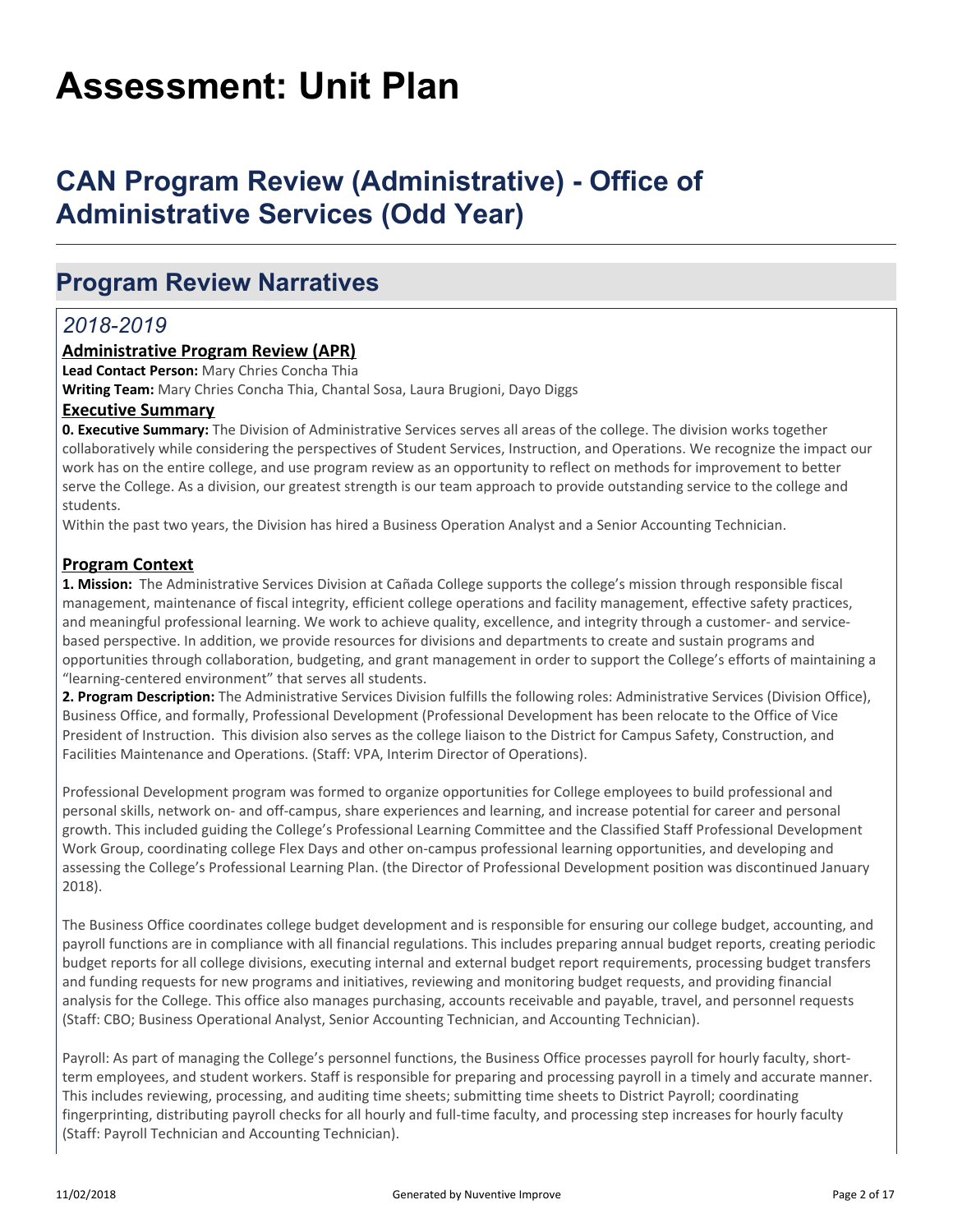Grants: The Business Office provides support for grant proposal development and post-award grant management. Members of this office work closely with grant project directors to provide fiscal oversight and management of awards throughout the grant and contract or cooperative agreement. This involves assisting with all financial aspects of the grant process, including but not limited to entering budgets and monitoring grant expenditures for compliance with requirements for local, state and federal regulations.

Cashiers' Office: The Cashiers' Office assists students with payment of fees while maintaining College and District policies. Individuals in this office communicate with many areas of the college to ensure that students receive accurate and timely information. The Cashiers' Office is also responsible for external billing for student enrollment, selling and distributing parking permits, reconciling parking fees, check disbursements to students and employees, cash handling and deposits for College events, mandated cost claims, facility rentals, and Associated Student Body bookkeeping (Staff: Senior Accounting Coordinator, Accounting Technician/ASB Bookkeeper; Accounting Technician).

Shipping and Receiving: The Shipping and Receiving Office processes all College incoming and outgoing mail and shipments. This also includes operating and monitoring mail equipment, mail sorting, and mail and package distribution (Staff: Shipping and Receiving Clerk).

**3. Community & Labor Needs:** Changes in the level of short-term hourly personnel and adjunct faculty have increased the administrative workload in the Payroll Department. In addition, employees in our division have been asked to work in other areas of the District and College which has impacted our continuity of operations. Both of these changes have created a continued increase in workload due to changes related to short term hourly and student workers, and the reorganizing staff to ensure all service areas of the Division are maintained. Additionally, the administrative work associated with grants, categorical funding, and contracts has substantially impacted the workload of the Budget Office. As the College continues to pursue external funding to support student success, the Budget Office will experience the impact of increased accounting measures, reporting, fiduciary responsibilities, and personnel effects. Lastly, changes in community needs and partnerships has resulted in an increase in both internal and external facility rental requests.

### **Looking Back**

**4. Major Accomplishments:** During the 2016 survey 40% of employees felt they do not have adequate opportunities to participate in the development of financial plans and budgets. This percentage has increased to 60% due to the continues budget trainings for staff and managers, budget breaks, one on one trainings with new employees in regards to their budgets for both grants and fund 1.

The Cashier's office goal was to reduce the number of students dropped each semester by 2% and after comparing the data from Spring 2017 to Spring 2018, we exceeded our goal to 24%. We achieved this by making SARS calls and sending postcards to our students.

The Grants Compliance Office identified the following SAO; for Faculty and Staff to have information and documents available regarding Grants. One of our goals was to measure the usage by creating a centralized location to house this information. Thus in 2014, our goal was met with the launching of the Grants Development and Management webpage on the College website. The purpose of this website is to serve as a "one-stop" information hub throughout the Grant Life Cycle to meet the various needs of project directors, managers, faculty, and staff. In the fiscal year 2017-2018, a measurable increase in traffic to the webpage grew by 60% since its inception. Grant Managers now have a location where to access resources in assisting them with the Grant process from roles and responsibilities, approval process, proposal and budget development, post-award process, grant management and compliance, grant-funded programs, resources, and toolkit. We are looking forward to seeing our "hits" increase with the launch of Google Analytics and the maintenance of the webpage, starting this fiscal period (2018-2019).

The goal of the Mailroom was to extent mail drop off hours, this was accomplished with the installation of the mail drop off bin. Together with the increase in Staff hours, both have been a catalyst for the improvement in accurate and on time delivery of mail to the entire college.

The goal for payroll was to have 99% accurately and timely processing of payment to employees. At the end of Spring 18, the outcome was 99.5%; this was accomplished by creating a schedule of monthly payroll deadlines so division assistants could follow.

Other accomplishments for the business office were providing staff training in a variety of areas; increased attendance at College Flex Days; recorded all payroll transactions in Banner; provided technical assistance to department personnel regarding budget availability, transfers, procurement cards, Banner training, pro card training, and business office processes; increased cross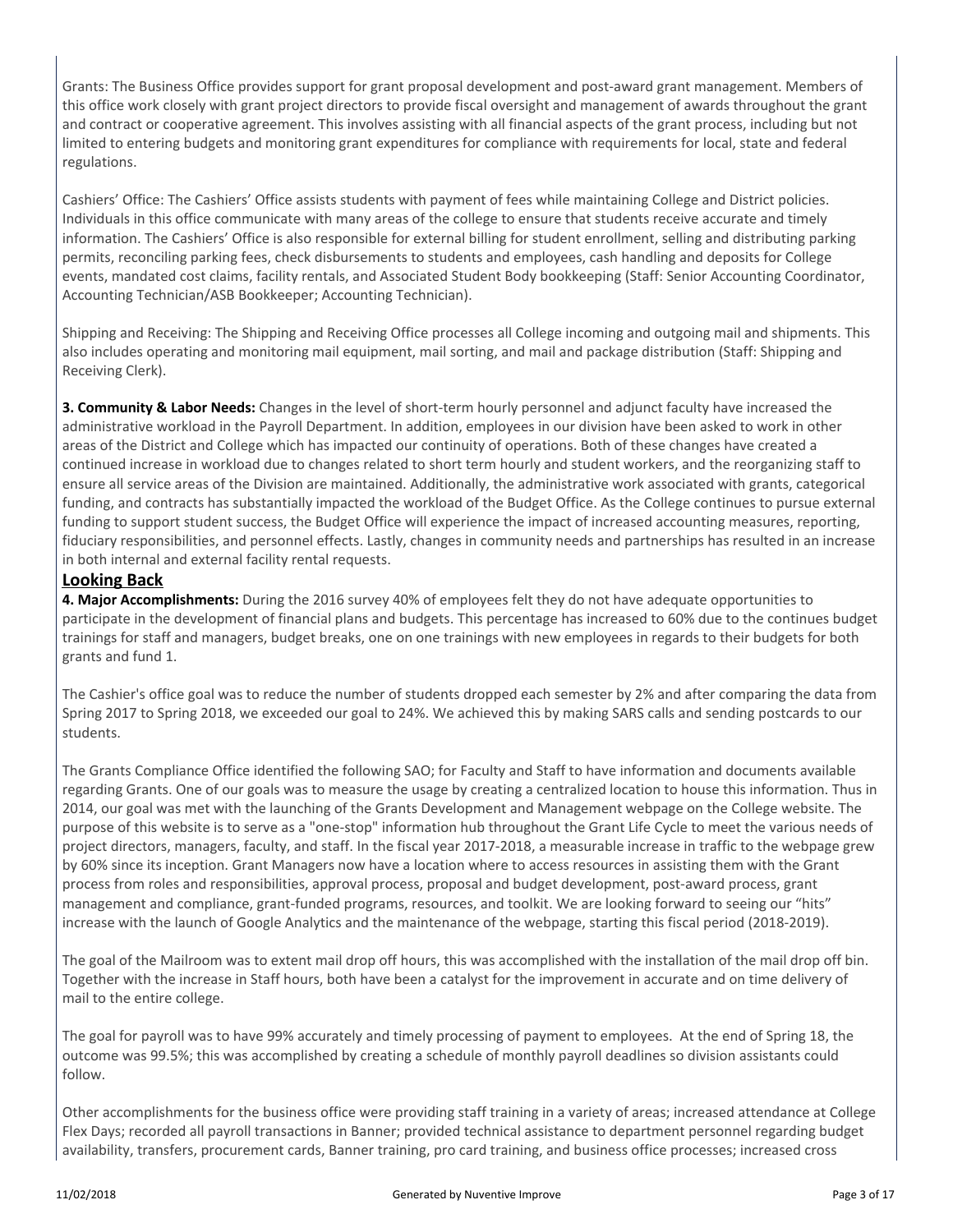training. Developed a College Professional Learning Framework for implementation at the college; developed a procurement cardholder agreement; organized meetings with grant managers; supported the College's transition to new technologies and processes. Due to all our accomplishment, our division has maintained the level of accuracy achieved during the past independent audits.

**5. Impact of Resource Applications:** We purchased a new mail bin for our mailroom. The new mail bin has increased the efficiency of packages and envelopes being sent-out to our college community as well as to extend mail drop off hours when Staff is out of the office making deliveries.

In May of 2017, the College hired a Senior Accounting Technician. This position has coordinated efforts related to grants. These efforts and this position has helped by supporting the state and federal grants in our College and by providing assistance with reconciliation and reporting.

In July of 2017, the College hired a Business Operations Analyst. This position processes contracts, insurance, procurement card audits and support to our division.

The Administrative Services Division has also added a permanent full-time Shipping and Receiving Clerk. This position offers consistent processes and delivery of Campus mail ensuring accuracy in sending and delivering correspondence and packages to all areas of campus.

# **Current State of the Program**

**6A. State of the Program - Observation:** The Administrative Services Division has a competent team that works to support college operations. We have many strengths, including:

- Supportive to college operations
- Strong teamwork ethic
- Open communication
- · Cross-trained staff across departments
- Strong technical skills
- Dedication to the college mission
- Customer-service oriented

In addition to the numerous strengths of the Division, there are several challenges that exist.

- Processing payroll for adjunct faculty when classes have cancelled
- Balancing time and effort between Fund 1 and Fund 3
- Communicating procedures campus wide that impact the Division
- A. What changes could be implemented to improve your program?
- Dissemination of information from other departments that will affect our Cashier's office
- Increase department efficiencies
- Provide training and technical assistance to department Staff College wide

**6B. State of the Program - Evaluation:** Over the past two years, the Division has spent time reviewing existing processes and work flows to identify areas for improvement. The Division also reviewed the annual College Governance survey and discussed the results pertinent to our Division. Every month during our Division meetings, we present and discuss our SAOs. We also discuss our goals, challenges, suggestions for improvements, and successes.

• During the last survey in 2018, 60% of employees felt they do not have adequate opportunities to participate in the development of financial plans and budgets. This percentage has increased from 40% to 60% since our last program review. To continue improving this measure, the Division will increase communications in the budget development process and support opportunities for employees to participate in their respective department/division budget development. We will also improve the budget development information shared at College governance committee meetings and use those opportunities to receive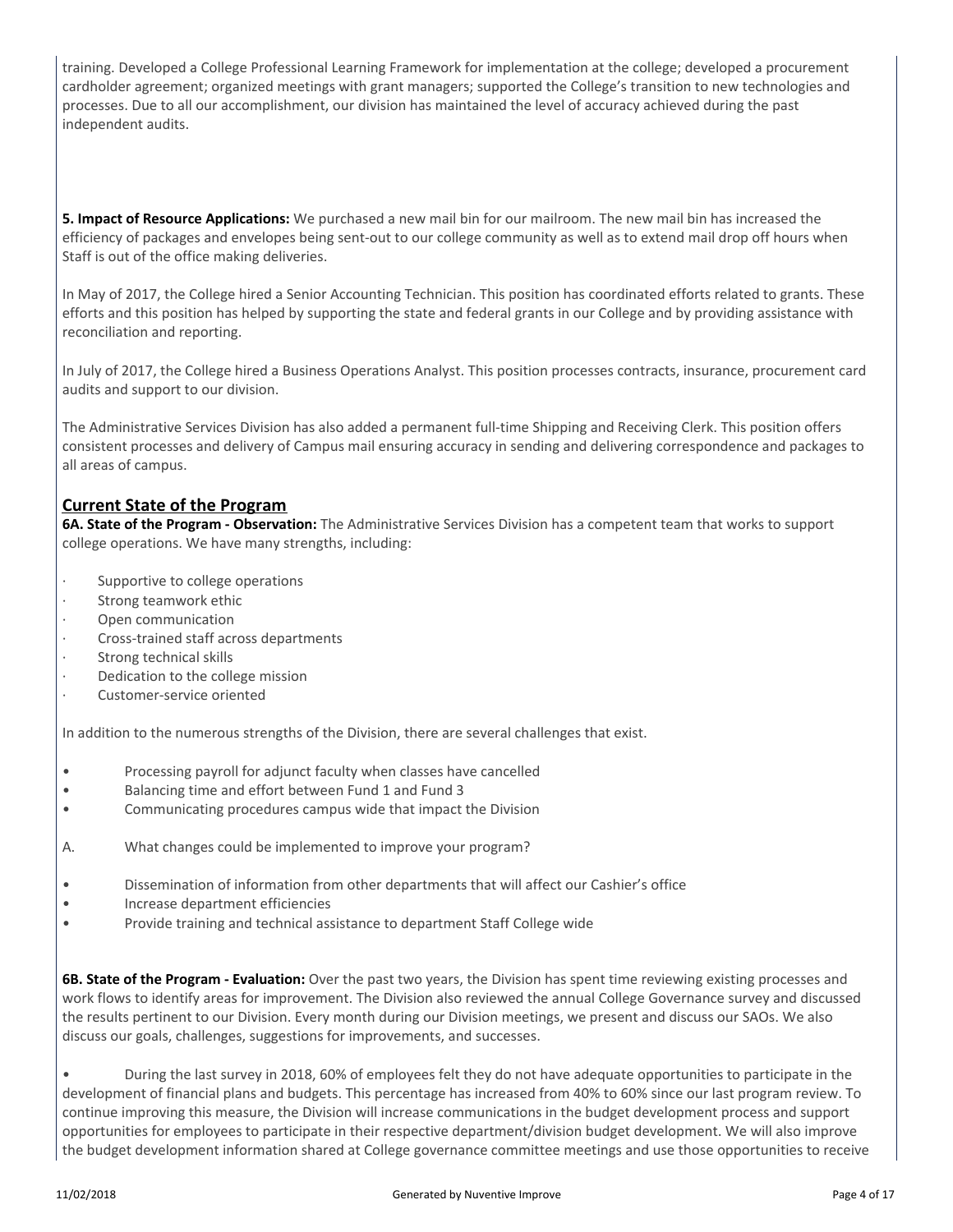feedback on College budget development processes.

• More cross training in the Division will create more transparency, continuity, and efficiency among processes and policies.

• Improving and updating information on Division webpages and communicating those updates with the College will provide resources on budget development, and grant processes.

- Providing trainings and resources for budget development with divisions, and grant and program managers.
- Continue offering budget breaks

#### **7A. SAO Assessment Plan: Division Office:**

 Problem: College employees want more transparency and communication regarding determining budgets. SAO: College employees will have opportunities to participate in the development of financial plans and budgets.

#### Budget Office:

 Problem: Conference Advance & Expense Forms approved by Manager and submitted to our office with missing information

 SAO: Managers and Staff will know proper procedures and documentation in order to reduce the return and resubmission process thus affecting the reimbursement timeline.

#### Grants and Compliance Office:

 Problem: Outdated and inconsistent information available to campus regarding grants SAO: Faculty and staff will have information and documents available regarding grants.

#### Faculty Payroll:

 Problem: Inconsistent communication of timelines for adjunct payroll SAO: Adjunct faculty will get paid timely and accurately.

#### Short-term hourly & student payroll:

 Problem: Paperwork for student hires is not submitted nor are student worker timesheets approved within when needed for timely processing

 SAO: Approvers will have detailed information about hiring paperwork and payroll deadlines before each peak hiring time in order to ensure timely and accurate records and payment of temporary workers.

Cashiers' Office:

 Problem: Students dropped for nonpayment impacts college enrollment and student success SAO: Decrease the number of students being dropped for non-payment.

**7B. SAO Assessment Results & Impact:** In order to improve the outcomes, we need to develop a systematic process for budget development and monitoring for Deans and Division Assistants. We also need to develop and provide one on one trainings to new employees that have budgeting responsibilities for both unrestricted and restricted funds.

The Budget Office has conducted numerous trainings on use of procurement cards and completing forms for reimbursements. Furthermore, the Budget Office has also met with Division Deans and Division Assistants to discuss quarterly budgets for each area. The Director of Professional Development has worked with a college-wide team to create a college Professional Learning Framework. The College Professional Learning Plan is completed and was approved in the Spring of 2017. The Administrative Services webpage provides information on the many roles within the Division as well as a variety of resources for creating and maintaining a budget.

Individuals working in the Budget Office and Cashiers' Office have been cross- trained in many of the job responsibilities in order to create consistent practices throughout the Division.

All Division members have participated in professional learning activities including conference attendance, Admin 101, Institute I, budget workshops, flex days, ASB trainings, emergency prep trainings, district sponsored trainings, and Lynda.com courses. We also have staff participating in the employee tuition reimbursement program to work towards personal educational goals.

### **Looking Ahead**

**8. Program Improvement Initiatives:** Reference Attached Document. **Program Review Narrative Status:** Complete **President/VP Program Review Narrative Feedback: Related Documents:** [Program Improvement Initiatives.pdf](https://sanmateo.tracdat.com:443/tracdat/viewDocument?y=WB7luFuCnKEV)